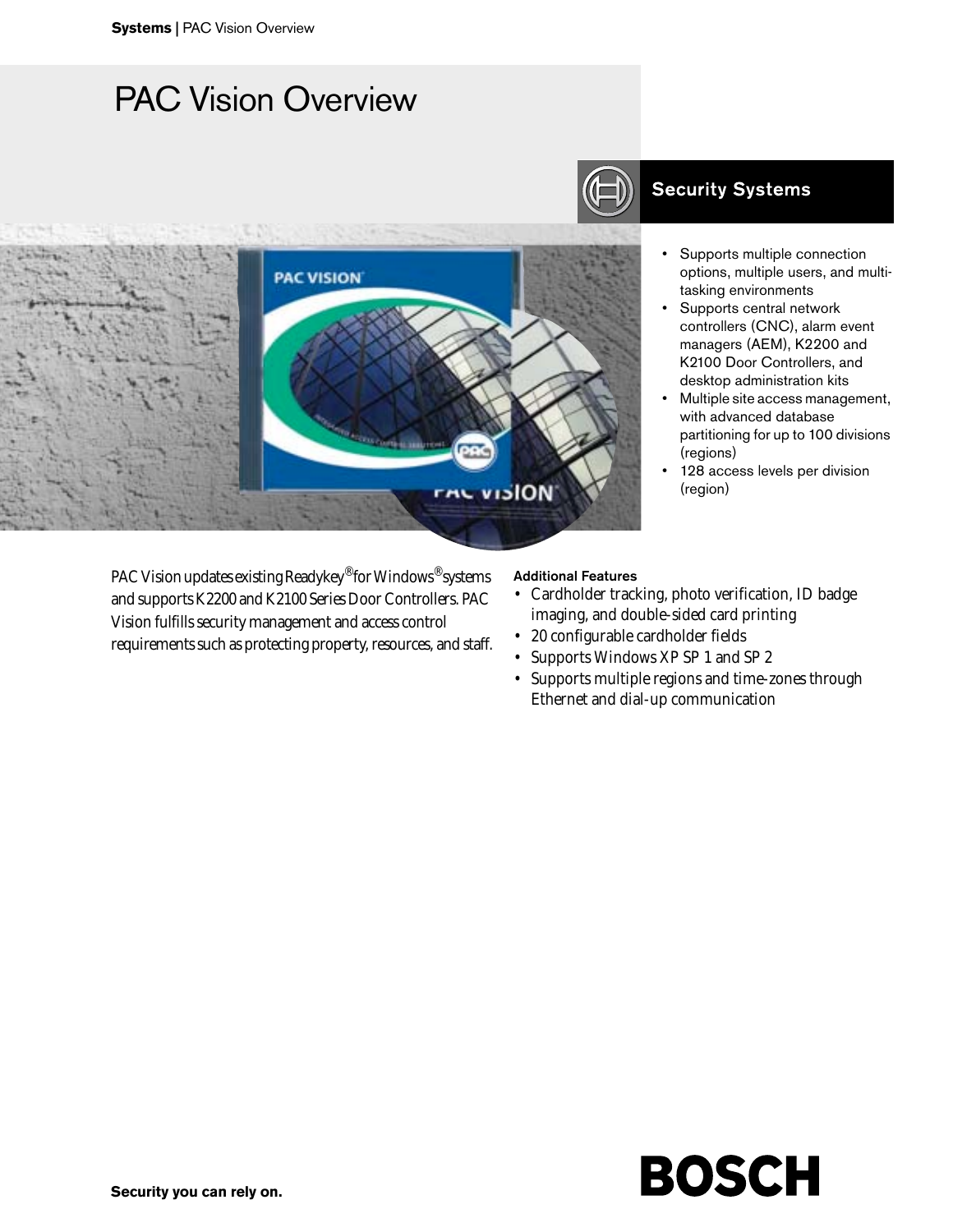### **System Overview**

PAC Vision provides a 32-bit, multiple user, and multiple division access control solution that uses the Windows XP operating system, retains existing user and photo identification (ID) badging information, and works on a stand-alone PC or across a corporate network.

#### Multiple Site with Central Network Controllers



- 
- 13 K2100 Door Controller (Slave) 14 K2200 Door Controller (Slave)
- 15 K2200 Door Controller (Master)

#### Multiple Site with Desktop Administration Kit



#### **Functions**

#### Operating System and Database Support

PAC Vision operates under Windows<sup>®</sup> XP and Windows<sup>®</sup> 2000, and supports SQL and Microsoft Access databases.

#### Connection Options

PAC Vision connection options include IP, dial-up with a central network controller, RS-232, and six-wire bus.

### Additional Features

PAC Vision provides a graphical user interface (GUI) with online help and color-coded audit trails, logs, and alarm displays. PAC Vision also provides authenticated log-on, powerful client-server architecture, advanced alarm management, and real-time event logging. PAC Vision has a built-in report generator with support for custom reports through Crystal Reports®, system archiving, programmable holidays, a CCTV interface (optional), and manual system override capabilities.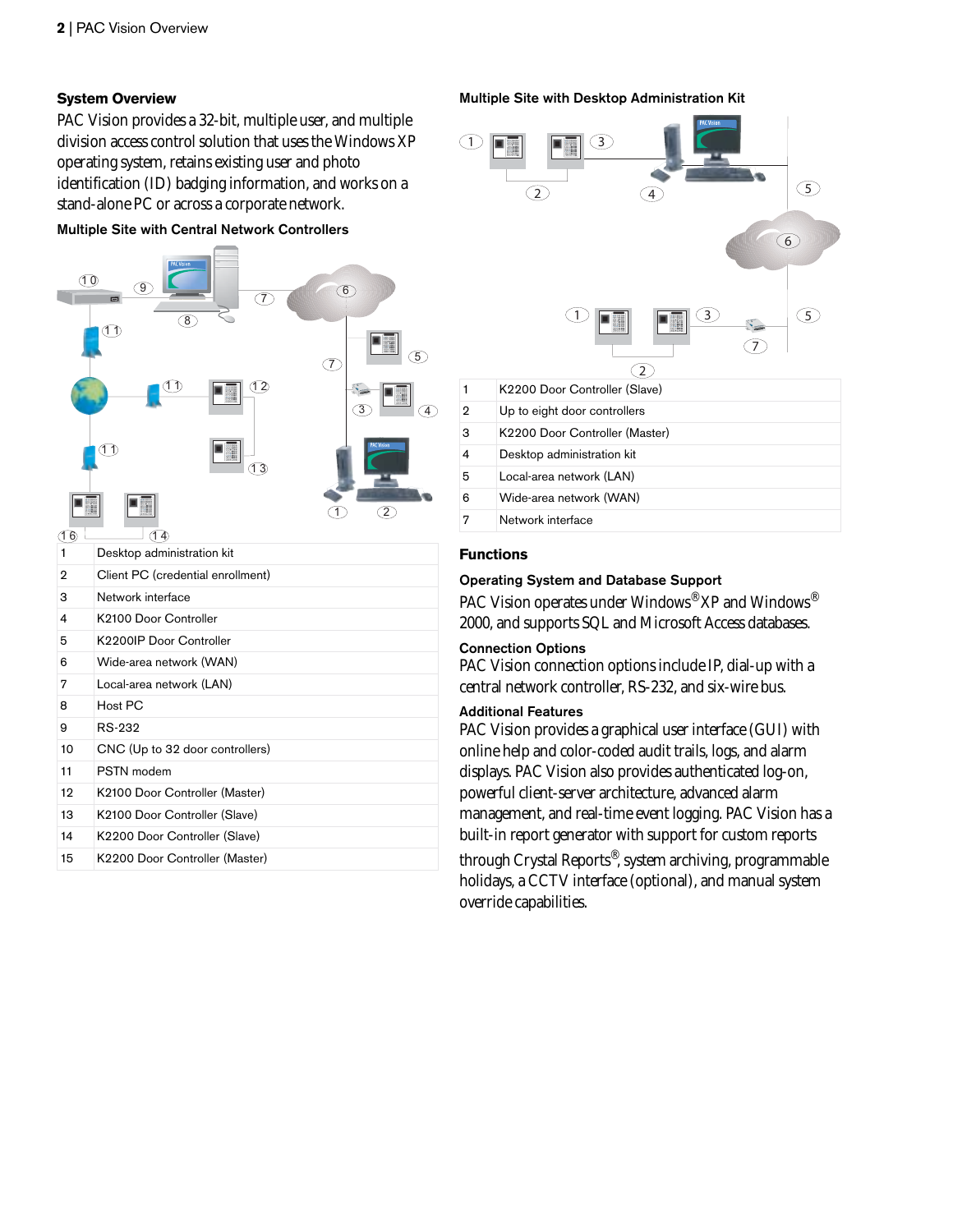#### **Installation/Configuration Notes**

#### Compatibility Information

**Note**: PAC Vision is compatible with most Readykey system components.

| <b>Hardware Components (PC Based)</b>                                     |                                                     |  |
|---------------------------------------------------------------------------|-----------------------------------------------------|--|
| <b>Current Products</b>                                                   | <b>Legacy Discontinued Products</b>                 |  |
| K6130DT-PC Dual Tech Admin Kit<br>(KeyPAC and K2000 Series)               | K6100-PC Desktop Admin Kit<br>٠<br>(K2000 Series)   |  |
| K6100-AD Desktop Admin Kit<br>$\bullet$<br>(without Desktop Admin Reader) | K6100-R Desktop Admin Reader<br>٠<br>(K2000 Series) |  |
| K6100-CNCII Central Network<br>٠<br>Controller MKII (Nine-pin RS-232)     | K6300-PC KeyPAC PC Admin Kit<br>٠                   |  |
| K6120 plPer Network Modem<br>٠                                            | K6300-R KeyPAC Desktop Admin<br>٠<br>Reader         |  |
| K6120-CNC pIPer Modem Kit for<br>٠<br><b>CNC</b> Installation             |                                                     |  |
| K6120-DC plPer Modem Kit for<br>٠<br>Door Control Installation            |                                                     |  |
| K6121-CNC Cable for plPer<br>٠<br>Modem                                   |                                                     |  |
| K6121-DC Door Control Cable for<br>٠<br>plPer Modem                       |                                                     |  |
| K6300-CNCII KeyPAC Central<br>٠<br><b>Network Controller</b>              |                                                     |  |
| (10<br>UDS-10-01 Device Server<br>٠<br>Base-T)                            |                                                     |  |
| UDS-10-CABLE UDS-10 to<br>٠<br>K2200 Cable                                |                                                     |  |
| Note:                                                                     | PAC Vision is not compatible with the K6100-CNC     |  |

**Note**: PAC Vision is not compatible with the K6100-CNC Central Network Controller MK1 (25 PIN RS-232) and K2015 Alarm Event Manager.

#### Door Controllers and Related Components

|   | <b>Current Products</b>                                        |   | <b>Legacy Discontinued Products</b>                        |                               |
|---|----------------------------------------------------------------|---|------------------------------------------------------------|-------------------------------|
|   | K2200-LF (Four-door), no faceplate                             |   | K2100 Door Controller (Four-door),<br>V3 Firmware Required |                               |
|   | K2200-KP Door Controller (Four-<br>door), with K3108 Faceplate | ٠ | K1100 Door Controller (Two-door),<br>V3 Firmware Required  |                               |
|   | K2200 Door Controller (Four-door)<br>with K2108 Faceplate      |   | K2050 Alarm Integration Module                             |                               |
|   | K1200-LF Door Controller (Two-<br>door), no faceplate          |   |                                                            | K2051 Door Suppression Module |
|   | K1200-KP Door Controller (Two-<br>door) with K3108 Faceplate   |   |                                                            |                               |
| ٠ | K1200 Door Controller (Two-door)<br>with K2108 Faceplate       |   |                                                            |                               |
|   | K3108 KeyPAC Faceplate                                         |   |                                                            |                               |
|   | K2108 Readykey Faceplate                                       |   |                                                            |                               |
|   | D8103 Enclosure                                                |   |                                                            |                               |
|   | K2199 Firmware Upgrade K100/<br>K2100                          |   |                                                            |                               |
|   | K2299 Firmware Upgrade K2200/<br>K1200                         |   |                                                            |                               |
|   |                                                                |   |                                                            |                               |

|           | <b>Current Products</b>                                            | <b>Legacy Discontinued Products</b>                  |  |
|-----------|--------------------------------------------------------------------|------------------------------------------------------|--|
|           | K2105 Upgrade K2000AM/<br>K2000N to K2100                          | ٠<br>K2015A Alarm Event Manager                      |  |
|           | K2105-18K Cardholder Upgrade<br>$(10,000 \text{ to } 18\text{K})$  |                                                      |  |
| ٠         | K2205-50K Cardholder Upgrade<br>$(10,000 \text{ to } 50 \text{K})$ |                                                      |  |
|           | K2015B Alarm Event Manager<br>MKIII                                |                                                      |  |
|           | K21232 Six-wire Bus and RS-232<br>Converter                        |                                                      |  |
|           | <b>Readers and Accessories</b>                                     |                                                      |  |
|           | <b>Current Products</b>                                            |                                                      |  |
|           | K2001 Low Profile Reader                                           |                                                      |  |
|           |                                                                    | K2001-P Reader, PIN Reader Flush Mount               |  |
|           | K2001-SP PIN Reader Surface-mount                                  |                                                      |  |
|           | K2001W Low Profile Reader, White                                   |                                                      |  |
|           | K2002 Vandal Resistant Reader                                      |                                                      |  |
|           | K2002B Vandal Resistant Reader, Brass                              |                                                      |  |
|           | K2003 Mullion Reader                                               |                                                      |  |
| ٠         | K2003W Mullion Reader, White                                       |                                                      |  |
| ٠         | K2012 Wiegand Interface                                            |                                                      |  |
|           | K2025 Panel Reader Mount                                           |                                                      |  |
|           |                                                                    | K3001 KeyPAC Low Profile Reader                      |  |
| ٠         | K3001 W KeyPAC Low Profile Reader, White                           |                                                      |  |
|           | K3002 KeyPAC Vandal Reader                                         |                                                      |  |
|           | K3002B KeyPAC Vandal Reader, Brass                                 |                                                      |  |
| $\bullet$ | K3003 KeyPAC Slimline Reader                                       |                                                      |  |
|           | K3003W KeyPAC Slimline Reader, White                               |                                                      |  |
|           | K3004 KeyPAC Extended-range Proximity Reader                       |                                                      |  |
|           |                                                                    | K3004W KeyPAC Extended-range Proximity Reader, White |  |
|           | <b>Reader Accessories</b>                                          |                                                      |  |
| ٠         | K2016 Mounting Bracket for K2001                                   |                                                      |  |
|           | K2017 Electrical Box Adapter Plate, K2001/K3001 Reader             |                                                      |  |
|           | K2018 Electrical Box Adapter Plate, K2002/K3002 Reader             |                                                      |  |
|           | K2040A Reader Combiner                                             |                                                      |  |
|           | <b>Credentials</b>                                                 |                                                      |  |
|           | K2010-10 Proximity Token                                           |                                                      |  |
|           | K2010WG-10 Wiegand Proximity Token, 26-bit                         |                                                      |  |
| $\bullet$ | K2011AWG-10 Printable ID Card                                      |                                                      |  |

**•** K2011B-10 Printable ID Card **•** K2011M-10 Magstripe Card **•** K2011W-10 Printable ID Card

**•** K3010WG-10 Wiegand Token, 26-bit **•** K3011-10 Printable Photo ID Card

**•** K3011WG-10 Wiegand Token, 26-bit

**•** K3011M-10 Printable Photo ID Magstripe Card

**•** K3012-100 Wiegand Proximity Adhesive Tag, 26-bit

**•** K3010-10 Token